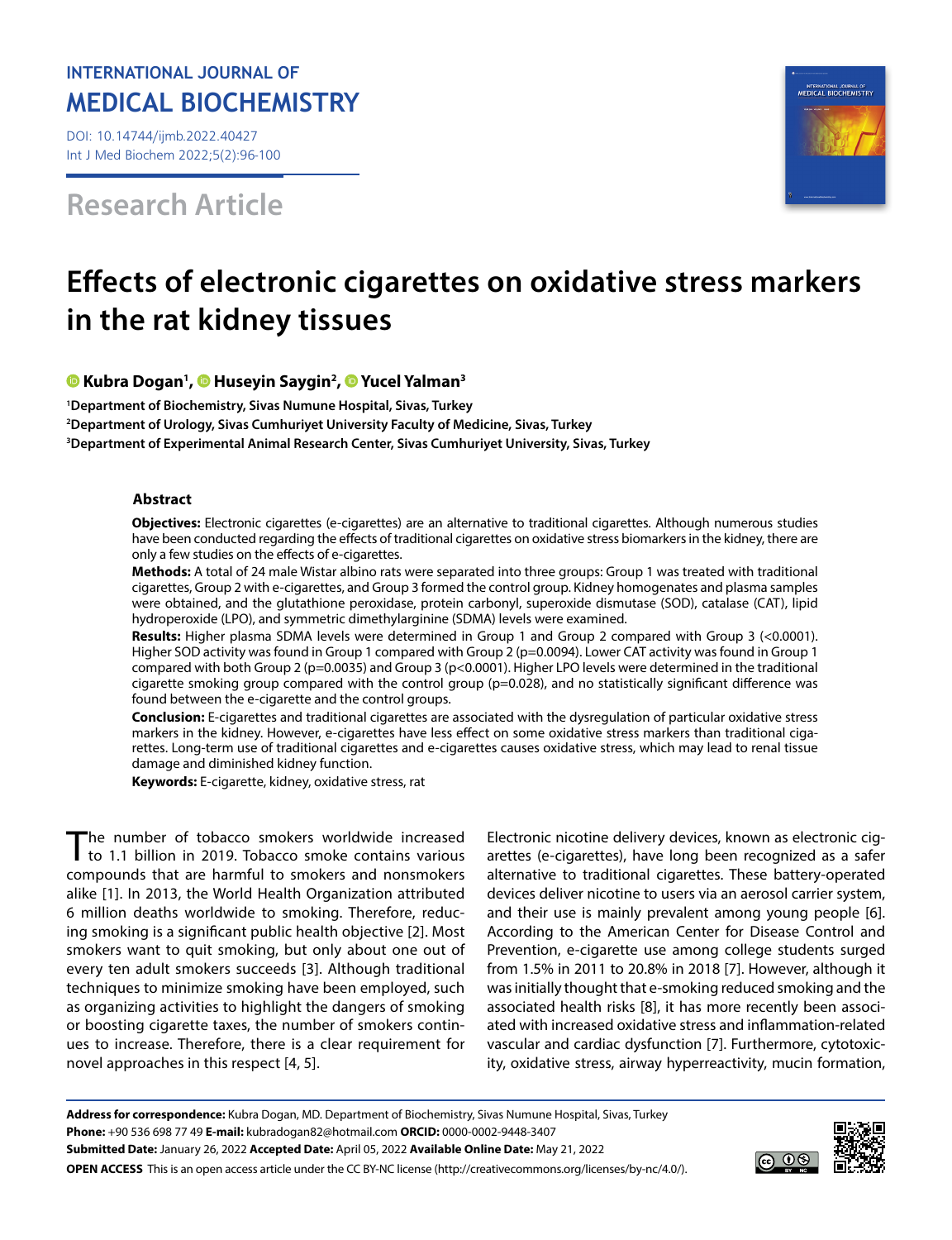apoptosis, and emphysematous alterations have also been linked to e-cigarette use in animal studies [9].

Free radicals such as the hydroxyl radical, hypochlorite, superoxide anion, and hydrogen peroxide are classified as reactive oxygen species. Free radicals are highly unstable molecules that cause cellular harm. Lipid peroxidation, DNA damage, and protein alteration are all caused by free radicals [10]. Various biomarkers, such as lipid hydroperoxide (LPO) and protein carbonyl (PCO), are used to assess the levels of oxidative stress [11]. There are different protection mechanisms in the body such as antioxidant enzymes to remove free radicals, the most widely known of which are superoxide dismutase (SOD), catalase (CAT), and glutathione peroxidase (GPx) [12].

Although the effects of traditional cigarettes on the kidneys have been thoroughly researched, there are few studies on the impact of e-cigarettes on renal oxidative stress. The aim of this study was to compare the effects of e-cigarettes and traditional cigarettes on oxidative stress biomarkers in kidney tissue homogenates of male Wistar albino rats. This study can be considered to contribute to the literature to help clarify the molecular mechanism of e-cigarettes on kidney tissue.

# **Materials and Methods**

### **Traditional cigarettes and e-cigarettes**

Marlboro brand cigarettes containing tar, nicotine, and carbon monoxide (CO) smoke ranging from 7.4 to 10.3 mg tar/ cigarette, 0.57 to 0.69 mg nicotine/cigarette, and 8.7 to 11.0 mg CO/cigarette were used for the cigarette exposure group. Joyetech eGo Aio 1500mAh was used as an e-cigarette device with a liquid mixture of 0.6 mg/mL nicotine in a 55/45 ratio of propylene glycol and vegetable glycerin, not containing any aromatizing or flavoring agents.

#### **Exposure of the animals**

A total of 24 adult male Wistar albino rats were randomly separated into 3 groups of 8, with traditional cigarette smoking and e-cigarette smoking applied to two groups and the third group forming a control group. All the rats in the cigarette and e-cigarette groups were exposed to 1.2 mg/h of nicotine. No intervention was made to the control group. At the end of the experiment, all the animals were euthanized. Detailed descriptions of the experimental procedures are given below. Approval for the study was granted by the Local Ethics Committee for Animal Research of Cumhuriyet University (Decision No.: 65202830-050.04.04-604).

All the rats were kept in standard laboratory conditions of a 12-h light/dark cycle (light between 06.00 a.m. and 6.00 p.m.) at a temperature of 22-24°C and 55% humidity. All procedures were carried out according to the guidelines outlined in the National Institute of Health's Guide to the Care and Use of Laboratory Animals.

**Group 1 (n=7) (traditional cigarette group):** The rats were exposed to 3 cigarettes in 1 h twice a day for 8 weeks, in specially designed glass bell jars. The CO and CO<sub>2</sub> levels were measured regularly during exposure. One rat in this group died during the experimental procedure and was not replaced.

**Group 2 (n=8) (e-cigarette group):** The rats consumed 2 mL of e-cigarette in 1 h twice a day for 8 weeks in specially designed glass bell jars.

**Group 3 (n=8) (control group):** No intervention was applied to this group during the 8 weeks.

#### **End of the experiment**

At the end of the experiment, all the rats were anesthetized with an intramuscular injection of 15 mg/kg xylazine and 90 mg/kg ketamine hydrochloride. Sodium pentobarbital was then administered intraperitoneally at a dose of 10 mg/100 g body weight for euthanasia. Bilateral kidneys were removed.

# **Preparation of tissue homogenates and isolation of subcellular organelles**

All the procedures were performed as described by Sahoo [13]. The tissue was thawed, weighed, and then homogenized in ice-cold 10 mL/g phosphate saline buffer (0.01 M, pH 7.4). A quantity of 0.5 g tissue samples was weighed for analysis. The homogenates were then centrifuged for 5 min at 5000g, and the supernatant was kept at -80°C until analysis. The supernatant fluids were centrifuged at 10 000 rpm for 20 min at 4°C to separate the mitochondrial pellet, which was then washed three times with ice-cold phosphate buffer (0.01 M, pH 7.4) at 12 000 rpm for 5 min at 4°C. Biochemical analyses were performed immediately after isolation.

#### **Blood samples**

Intracardiac blood samples were obtained before euthanasia into lavender top tubes. The samples were immediately centrifuged for 10 min at 4000g and kept at -80°C until analyses.

#### **Biochemical analyses**

Quantitative ELISA kits were used to detect GPx (Cayman Chemical, Michigan 48108 USA), PCO (Sunred Bio, China), SOD (Cayman Chemical, Michigan, USA), CAT (Cayman Chemical, Michigan, USA), and LPO (MyBioSource, San Diego, USA) concentrations in the tissue samples. Plasma symmetric dimethylarginine (SDMA) levels were determined using the quantitative ELISA kit (Andy Gene, USA).

#### **Statistical analyses**

The data normality was evaluated with the Shapiro-Wilk normality test. Numerical variables were shown as either mean± standard deviation (SD) or median ( $1<sup>st</sup>$  to  $3<sup>rd</sup>$  quartiles) values according to the distribution characteristics. The ANOVA test was used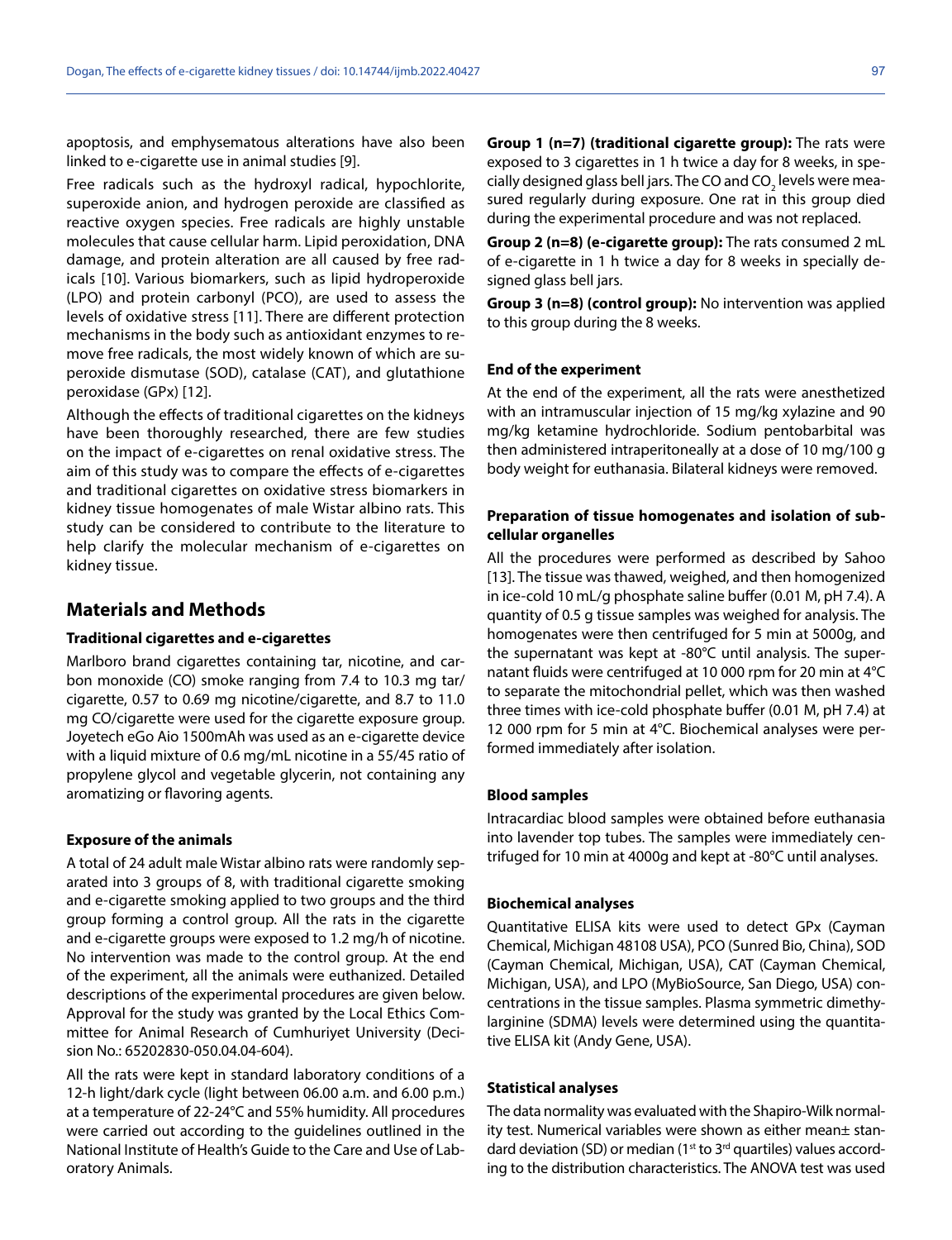

**Figure 1.** Box plots of GPx, PCO, SOD, CAT, and LPO.

GPx: Glutathione peroxidase; PCO: Protein carbonyl; SOD: Superoxide dismutase; CAT: Catalase; LPO: Lipid hydroperoxide.

to compare the glutathione GPx, SOD, CAT, LPO, and SDMA levels between groups, and Tukey's multiple comparisons test was used in all binary comparisons. The Kruskal-Wallis test was used to compare the PCO levels between groups, and Dunn's multiple comparisons test was used in binary comparisons. Analyses of the data obtained in the study were made using GraphPad Prism version 7.01 for Windows (GraphPad Software, La Jolla, CA, USA). A value of p<0.05 was considered statistically significant.

# **Results**

Higher plasma SDMA levels were detected in the e-cigarette and traditional cigarette groups than in the control group. The SDMA levels were determined to be higher in the traditional cigarette group than in the e-cigarette group. The differences between the groups were statistically significant (p<0.0001) (Fig. 1). No statistically significant difference was determined between the groups in terms of GPx and PCO levels. Higher SOD activity was found in Group 1 compared with Group 2. Lower CAT activity was found in Group 1 compared with Group 2 and Group 3. The comparisons of the GPx, PCO, SOD, CAT, and LPO values are shown in Table 1 and Figure 1.

# **Discussion**

The results of this study demonstrated higher plasma SDMA levels in the cigarette smoking and e-cigarette groups than in the control groups. SDMA can be formed by the enzymatic activity of arginine methyltransferases on L-arginine and asymmetric dimethylarginine (ADMA) residues [14]. In a previous study by Zhang et al., [15] higher levels of ADMA and SDMA and a lower level of L-arginine were reported to be associated with cigarette smoking. The current study finding in terms of SDMA levels was in accordance with that study. As the only chemical found in both groups was nicotine, this can be considered to be one of the main factors in the increasing concentration of SDMA levels in traditional cigarette and e-cigarette groups.

As SDMA has reverse effects on nitric oxide synthesis and a crucial role in endothelial dysfunction, it is accepted as an oxidative stress marker [15]. According to the current study results, both e-cigarettes and conventional cigarettes can be considered to increase the risk of endothelial dysfunction by increasing SDMA levels. However, lower SDMA levels were determined in the e-cigarette group than in the traditional cigarette smoking group; therefore, e-cigarettes may help reduce but not eliminate the endothelial dysfunction risk associated with higher SDMA levels.

One of the main molecular mechanisms of traditional cigarette smoking and e-cigarette is disrupted oxidative balance [16, 17]. SOD is responsible for the conversion of superoxide radicals to hydrogen peroxide. Therefore, SOD activity is an integral part of antioxidant capacity. Although previous studies have reported that traditional cigarette smoking decreased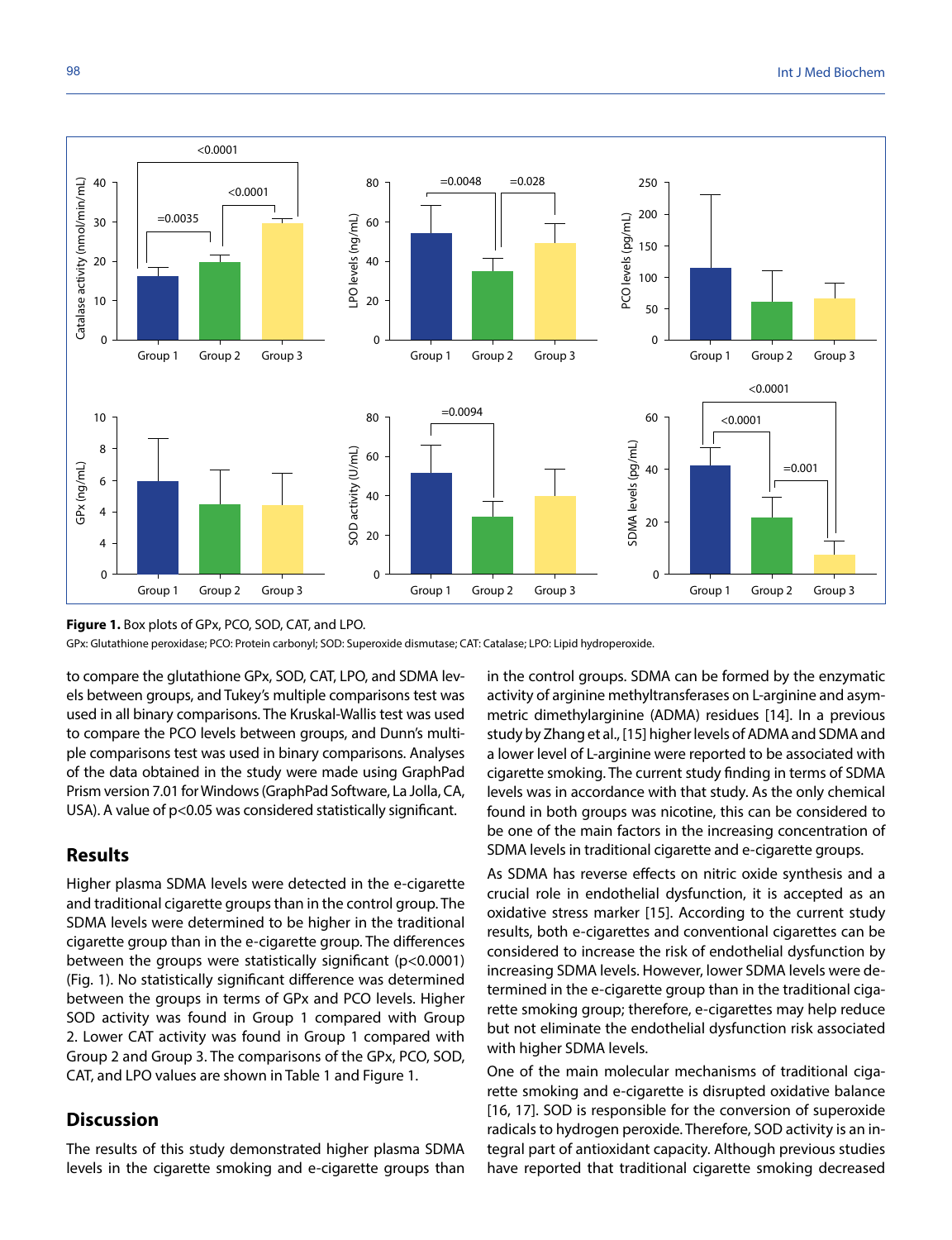| Table 1. Comparisons of GPx, PCO, SOD, CAT, SDMA, and LPO values between groups |                                           |                                  |                               |          |
|---------------------------------------------------------------------------------|-------------------------------------------|----------------------------------|-------------------------------|----------|
| <b>Parameters</b>                                                               | Group $1(n=7)$<br>(traditional cigarette) | Group $2(n=8)$<br>(e-cigarettes) | Group $3(n=8)$<br>(control)   | p        |
| $GPx$ (ng/mL)                                                                   | $5.96 \pm 2.71$                           | $4.49 \pm 2.19$                  | $4.43 \pm 2.04$               | 0.374    |
| $PCO$ (pg/mL)                                                                   | 69.27 (62.91-153.2)                       | 55.41 (33.37-66.20)              | 67.23 (45.52-87.80)           | 0.227    |
| SOD (U/mL)                                                                      | 51.68±13.54 <sup>a</sup>                  | $29.54 \pm 7.31^b$               | 39.78±13.44 <sup>b</sup>      | 0.0127   |
| CAT (nmol/mL/min)                                                               | $16.44 \pm 1.44^{\circ}$                  | $19.75 \pm 1.87$ <sup>b</sup>    | $29.73 \pm 1.21$ °            | < 0.0001 |
| SDMA (pg/mL)                                                                    | $41.58 \pm 6.58$                          | 21.84±7.80                       | $7.71 \pm 5.00$               | < 0.0001 |
| $LPO$ (ng/mL)                                                                   | 54.29±13.85 <sup>a</sup>                  | 35.18 $\pm$ 6.41 <sup>b</sup>    | $49.50 \pm 9.71$ <sup>a</sup> | 0.004    |

**Table 1. Comparisons of GPx, PCO, SOD, CAT, SDMA, and LPO values between groups**

Results are given as mean±SD. Different superscripts in different rows indicate statistically significant difference between groups. P<0.05 was assumed statistically significant. GPx: Glutathione peroxidase; PCO: Protein carbonyl; SOD: Superoxide dismutase; CAT: Catalase; SDMA: Symmetric dimethylarginine; LPO: Lipid hydroperoxide.

SOD levels [18-22], there are also contradictory findings [23]. In the current study, higher SOD activity was determined in the cigarette smoking group than in the control and e-cigarette groups. The contradiction between studies may be related to differences in the studied samples, the duration of exposure to cigarette smoke, and the SOD determination method. A previous study showed that SOD prevented smoke-induced inflammation and proteolytic cascade that led to emphysema formation in two separate animal models [24]. Accordingly, it can be thought that increased SOD activity has a role in eliminating the increased superoxide radicals and preventing traditional cigarette smoke-induced oxidative stress in the kidney.

The current study results showed no statistically significant difference between the e-cigarette and control groups regarding SOD activity in the kidney tissue homogenates. Taylor et al. [16] showed that e-cigarettes cause lower oxidative stress than traditional cigarette smoking. Accordingly, it can be considered that e-cigarettes produce fewer superoxide radicals, resulting in lower SOD activity when compared with the traditional cigarette smoking group.

CAT is an endogen enzyme responsible for converting hydrogen peroxide to water and oxygen. In the current study, decreased CAT activity in the traditional cigarette smoking group compared with the control and e-cigarette groups was observed. Previous studies have reported that the use of traditional cigarettes is associated with decreased CAT activity [25, 26]. The current study finding is consistent with those earlier studies. In the current study, lower CAT activity was observed in the e-cigarette group compared with the control group. Thus, it was concluded that e-cigarettes have less effect than traditional cigarettes in terms of CAT activity in the kidney tissue. However, in the light of these findings, it can be said that e-cigarettes and traditional cigarettes have a detrimental effect on CAT activity, as both cause increased oxidative stress by inhibiting antioxidative capacity in the kidney.

The oxidation of cell membrane lipids containing double carbon bonds by free radicals is known as lipid peroxidation [27]. In the current study, the levels of LPO, which are the intermediate lipid peroxidation products, were determined to be higher in the traditional cigarette smoking group compared with the control group. However, no statistically significant differences

were determined between the e-cigarette and control groups. It is well known that traditional cigarette smoking is associated with *in vivo* and *in vitro* lipid peroxidation [28], and there has been less oxidative stress in e-cigarette groups than in traditional cigarette smoking groups [29]. Therefore, the current study findings are compatible with the literature. Elevated oxidative stress has been associated with acute and chronic kidney diseases [30]; therefore, as traditional cigarette smoking is thought to induce oxidative stress and inflammation in renal tissue, it may consequently promote kidney tissue injury.

In conclusion, both e-cigarette and traditional cigarette smoking are associated with dysregulation of the antioxidant enzyme balance and lipid peroxidation in the kidney tissue. However, this effect is lesser in e-cigarettes than in traditional cigarettes, which may be related to the much lower chemical content of e-cigarettes than conventional cigarettes. Oxidative stress is related to increased inflammation, so it can be thought that long-term e-cigarette and traditional cigarette use may cause chronic inflammation resulting in damage to kidney tissue and functions.

**Conflict of Interest:** The authors declare that there is no conflict of interest.

**Ethics Committee Approval:** The study was approved by The Sivas Cumhuriyet University Animal Research Local Ethics Committee (No: 65202830-050.04.04-604, Date: 30/11/2021).

**Financial Disclosure:** The authors declared that this study has received no financial support.

**Peer-review:** Externally peer-reviewed.

**Authorship Contributions:** Concept – K.D.; Design – K.D.; Supervision – K.D.; Funding – Y.Y.; Materials – H.S.; Data collection &/or processing – H.S.; Analysis and/or interpretation – Y.Y.; Literature search – H.S.; Writing – K.D.; Critical review – K.D.

### **References**

1. Braun M, Koger F, Klingelhöfer D, Müller R, Groneberg DA. Particulate matter emissions of four different cigarette types of one popular brand: influence of tobacco strength and addi-tives. Int J Environ Res Public Health 2019;16(2):26[3. \[CrossRef\]](https://doi.org/10.3390/ijerph16020263)